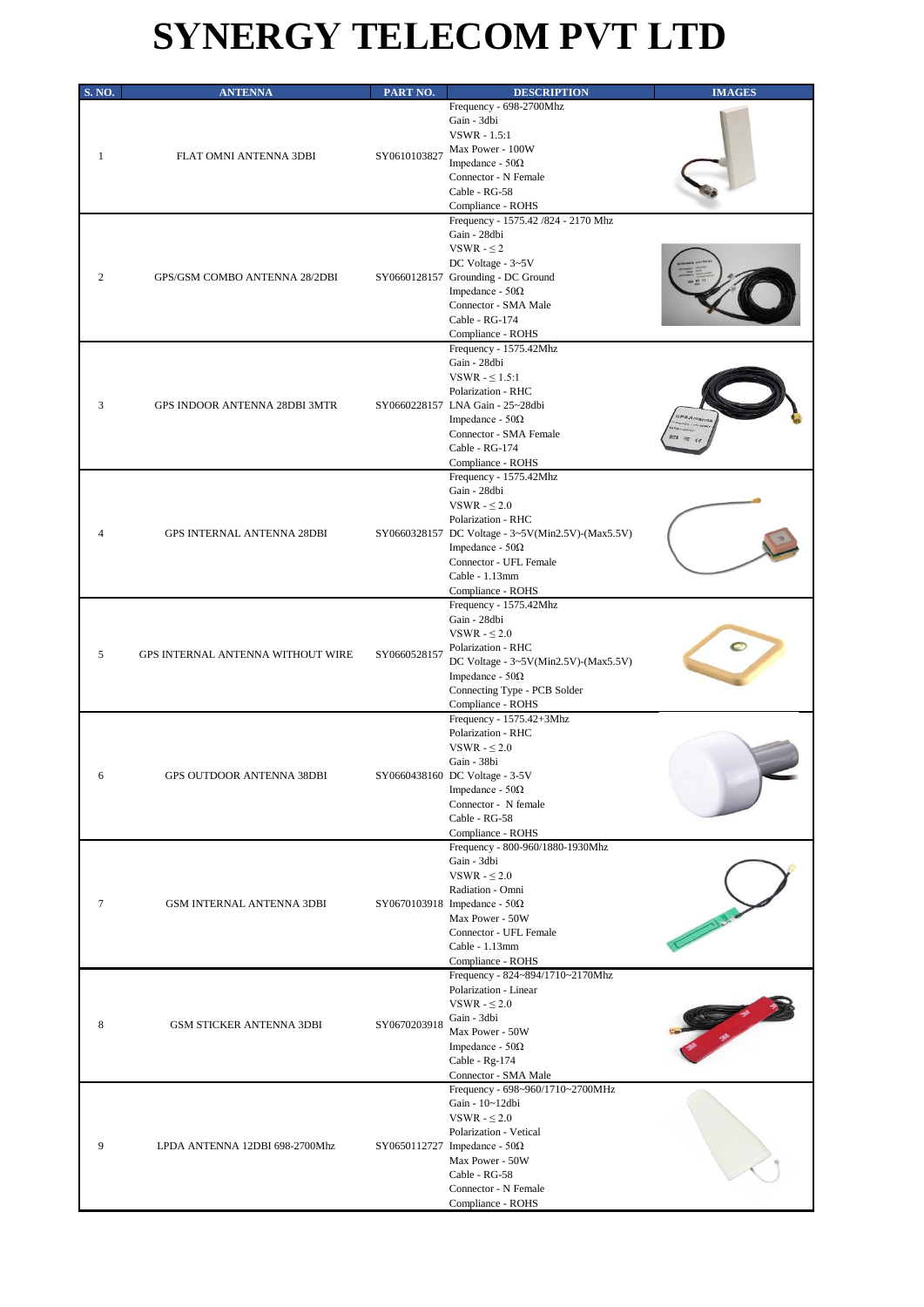| 10 | LPDA ANTENNA 9DBI 698-2700Mhz                          |              | Frequency - 698~960/1710~2700MHz<br>Gain - 9dbi<br>VSWR - $\leq 2.0$<br>Polarization - Vetical<br>SY0650309727 Impedance - $50\Omega$<br>Max Power - 50W<br>Cable - RG-58<br>Connector - N Female<br>Compliance - ROHS                                                          |  |
|----|--------------------------------------------------------|--------------|---------------------------------------------------------------------------------------------------------------------------------------------------------------------------------------------------------------------------------------------------------------------------------|--|
| 11 | MAGNETIC BASE 3 MTR WITH SMA M                         |              | Frequency - 800~2500Mhz<br>VSWR - $\leq 2.0$<br>Impedance - $50\Omega$<br>SY0670809825 Max Power - 50W<br>Cable RG-174<br>Connector - SMA Male<br>Compliance - ROHS                                                                                                             |  |
| 12 | MAGNETIC BASE ANTENNA 3DBI 800-2500Mhz 2<br><b>MTR</b> | SY0670403825 | Frequency - 850~900/1800~2100mhz<br>Gain - 3dbi<br>VSWR $-5.5$<br>Radiation - Omni Directional<br>Impedance - $50\Omega$<br>Max Power - 50W<br>Cable - RG-174<br>Connector - SMA Male<br>Compliance - ROHS                                                                      |  |
| 13 | MAGNETIC BASE ANTENNA 3DBI 800-2500Mhz 3<br><b>MTR</b> | SY0670303825 | Frequency - 850~900/1800~2100mhz<br>Gain - 3dbi<br>VSWR $-5.5$<br>Radiation - Omni Directional<br>Impedance - $50\Omega$<br>Max Power - 50W<br>Cable - RG-174<br>Connector - SMA Male<br>Compliance - ROHS                                                                      |  |
| 14 | MAGNETIC BASE ANTENNA 3DBI 800-2500Mhz 5<br><b>MTR</b> | SY0670603825 | Frequency - 850~900/1800~2100mhz<br>Gain - 3dbi<br>VSWR $-5.5$<br>Radiation - Omni Directional<br>Impedance - $50\Omega$<br>Max Power - 50W<br>Cable - RG-174<br>Connector - SMA Male<br>Compliance - ROHS                                                                      |  |
| 15 | MAGNETIC BASE ANTENNA 6DBI 800-2500Mhz 3<br><b>MTR</b> | SY0670703825 | Frequency - 850~900/1800~2100mhz<br>Gain - 6dbi<br>VSWR - $\leq$ 1.5<br>Radiation - Omni Directional<br>Impedance - $50\Omega$<br>Max Power - 50W<br>Cable - RG-174<br>Connector - SMA Male<br>Compliance - ROHS                                                                |  |
| 16 | MAGNETIC BASE ANTENNA 8DBI 800-2500Mhz                 | SY0670508825 | Frequency - 850~900/1800~2100mhz<br>Gain - 8-9dbi<br>VSWR - $\leq$ 1.5<br>Radiation - Omni Directional<br>Impedance - $50\Omega$<br>Max Power - 50W<br>Cable - RG-58<br>Connector - SMA Male<br>Compliance - ROHS                                                               |  |
| 17 | MIMO ANTENNA OMNI 2~4DBI 698-2700Mhz                   |              | Frequency - $698 \sim 960/1710 \sim 2700$ Mhz<br>Polarization - Linear<br>VSWR - $\leq 2.0$<br>Gain - 2-4dbi<br>SY0610504727 Passive intermodulation $-\leq$ -140dBc<br>Max Power - 50W<br>Impedance - $50\Omega$<br>Connector - N Female<br>Cable - RG-58<br>Compliance - ROHS |  |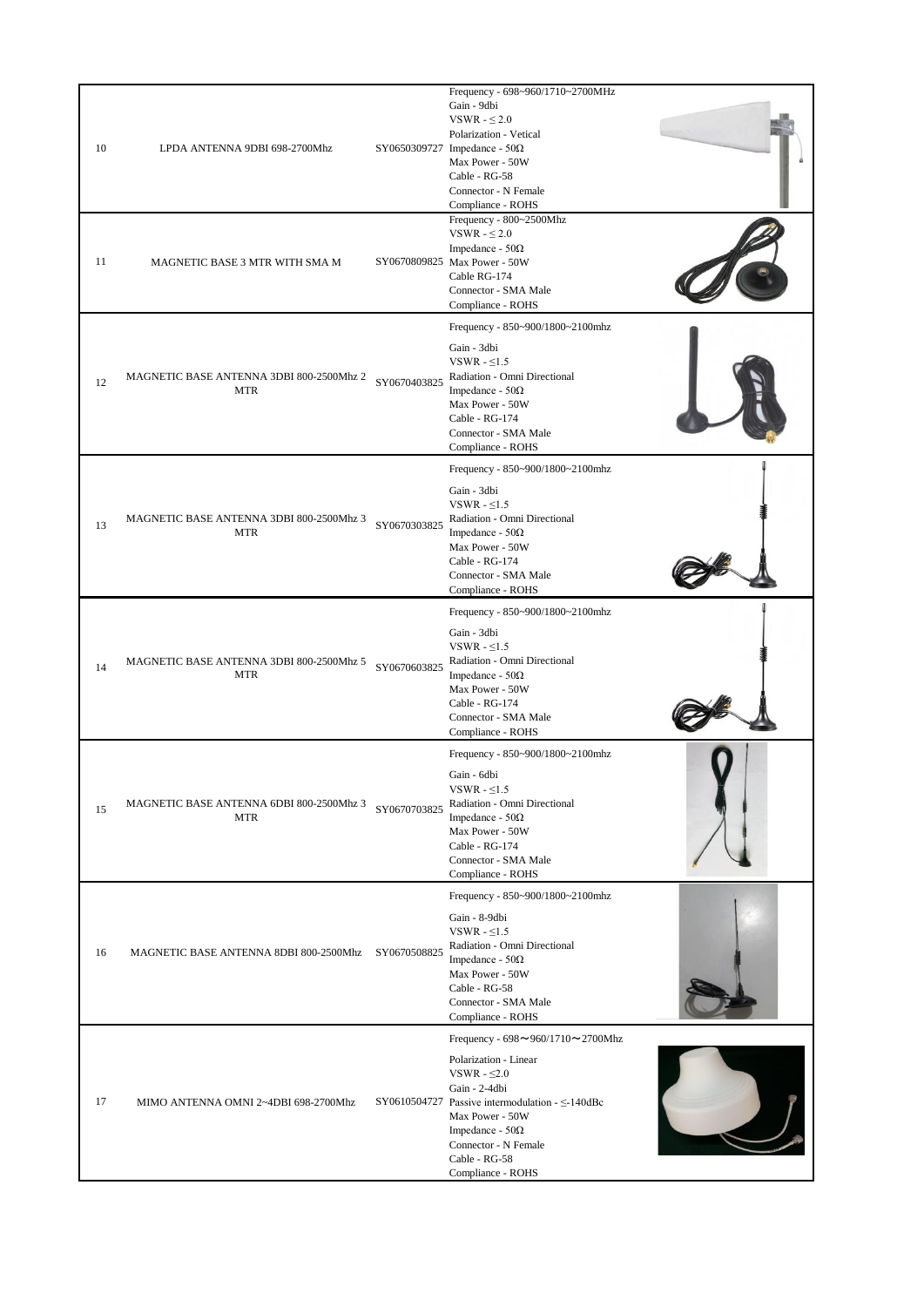| 18 | MIMO ANTENNA PATCH 7/9DBI 698-2700Mhz           |              | Frequency - $698 \sim 960/1710 \sim 2700$ Mhz<br>Polarization - Vertical<br>VSWR - $\leq 2.0$<br>Gain - 9dbi<br>SY0620709727 Passive intermodulation - $\leq$ -107<br>Max Power - 50W<br>Impedance - $50\Omega$<br>Connector - N Female<br>Cable - RG-58<br>Compliance - ROHS |  |
|----|-------------------------------------------------|--------------|-------------------------------------------------------------------------------------------------------------------------------------------------------------------------------------------------------------------------------------------------------------------------------|--|
| 19 | OMNI ANTENNA 12DBI 700-2700Mhz                  |              | Frequency - $698 \sim 960/1710 \sim 2700$ Mhz<br>Gain - 12dbi<br>Impedance - $50\Omega$<br>VSWR - $\leq 2.0$<br>SY0610612825 Polarization - Vertical<br>Max Power - 100W<br>Connector - N female<br>Cable - RG-58<br>Compliance - ROHS                                        |  |
| 20 | OMNI ANTENNA 3DBI 800-2500Mhz                   |              | Frequency - 800-2500Mhz<br>Polarization - Vertical<br>VSWR $-51.8$<br>Gain - 3dbi<br>SY0610203825 Max Power - 50W<br>Impedance - $50\Omega$<br>Connector - N Female<br>Cable - RG-58<br>Compliance - ROHS                                                                     |  |
| 21 | OMNI ANTENNA 4DBI 700-2700Mhz                   |              | Frequency - 800-2500Mhz<br>Polarization - Vertical<br>VSWR $-51.8$<br>Gain - 3dbi<br>SY0610304727 Max Power - 50W<br>Impedance - $50\Omega$<br>Connector - N Female<br>Cable - RG-58<br>Compliance - ROHS                                                                     |  |
| 22 | OMNI ANTENNA (KAVVRI)                           |              | Frequency - 800-2500Mhz<br>Polarization - Vertical<br>VSWR - $\leq 2.0$<br>Gain - 2~4dbi<br>SY0610103827 Max Power - 50W<br>Impedance - $50\Omega$<br>Connector - N Female<br>Cable - RG-316<br>Compliance - ROHS                                                             |  |
| 23 | PATCH PANEL ANTENNA 12DBI 800-2500Mhz           | SY0620412825 | Frequency - 824~960/1710~2500Mhz<br>VSWR - $\leq1.5$<br>Gain - 12dbi<br>Polarization - Vertical<br>Max Power - 50W<br>Impedance - $50\Omega$<br>Connector - N Female<br>Cable - Rg-58<br>Compliance - ROHS                                                                    |  |
| 24 | PATCH PANEL ANTENNA 7DBI 800-2500Mhz            |              | Frequency - 800-2500Mhz<br>VSWR - $\leq$ 1.5<br>Gain - 7dbi<br>Polarization - Vertical<br>SY0620107825 Max Power - 50W<br>Impedance - $50\Omega$<br>Connector - N Female<br>Cable - Rg-58<br>Compliance - ROHS                                                                |  |
| 25 | PATCH PANEL ANTENNA 8DBI 698-2700Mhz<br>(HUWAI) | SY0620208727 | Frequency - 698-2700Mhz<br>VSWR - $\leq$ 1.5<br>Gain - 8dbi<br>Polarization - Vertical<br>Max Power - 50W<br>Impedance - $50\Omega$<br>Connector - N Female<br>Cable - Rg-58<br>Compliance - ROHS                                                                             |  |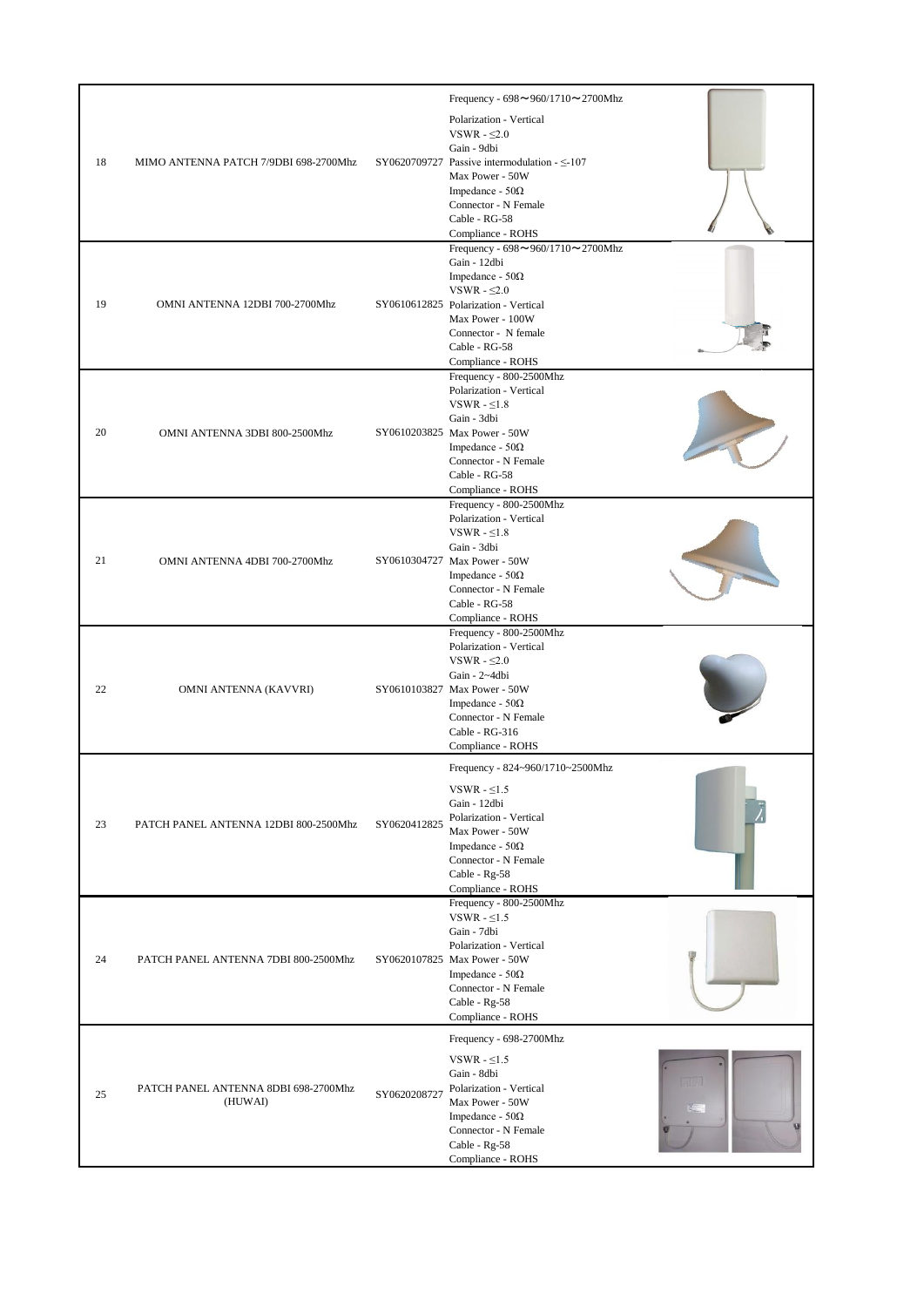| 26 | PATCH PANEL ANTENNA 9DBI 700-2700Mhz<br>8MTR | SY0620309727 | Frequency - 698-2700Mhz<br>VSWR $-5.5$<br>Gain - 9dbi<br>Polarization - Vertical<br>Max Power - 50W<br>Impedance - $50\Omega$<br>Connector - N Female<br>Cable - Rg-58<br>Compliance - ROHS                                                           |
|----|----------------------------------------------|--------------|-------------------------------------------------------------------------------------------------------------------------------------------------------------------------------------------------------------------------------------------------------|
| 27 | PATCH PANEL ANTENNA RELIANCE                 |              | Frequency - 1710 ~ 2400 MHz<br>VSWR $-5.5$<br>Gain - 11-12dbi<br>Polarization - Vertical<br>SY0620812172 Max Power - 50W<br>Impedance - $50\Omega$<br><b><i>D</i></b> airtel<br>Connector - SMA Male<br>G @ hon<br>Cable - Rg-58<br>Compliance - ROHS |
| 28 | WHIP ANTENNA 12DBI CDMA                      | SY0631012850 | Frequency - CDMA<br>Gain - 12dbi<br>VSWR - $\leq$ 1.5<br>Polarization - Vertical<br>Max Power - 50W<br>Impedance - $50\Omega$<br>Connector - TNC Male<br>Compliance - ROHS                                                                            |
| 29 | WHIP ANTENNA MOV 9DBI 800-2500Mhz            | SY0631109825 | Frequency - 800-2500Mhz<br>Gain - 9dbi<br>VSWR - $\leq$ 1.5<br>Polarization - Vertical<br>Max Power - 50W<br>Impedance - $50\Omega$<br>Connector - SMA Male<br>Compliance - ROHS                                                                      |
| 30 | WHIP ANTENNA RA FIX 2DBI 800-2500Mhz         | SY0630102825 | Frequency - 800-2500Mhz<br>Gain - 2dbi<br>VSWR - $\leq$ 1.5<br>Polarization - Vertical<br>Max Power - 50W<br>Impedance - $50\Omega$<br>Connector - SMA Male<br>Compliance - ROHS                                                                      |
| 31 | WHIP ANTENNA RA FIX 3DBI 800-2500 Mhz        | SY0630203825 | Frequency - 800-2500Mhz<br>Gain - 3dbi<br>VSWR - $\leq$ 1.5<br>Polarization - Vertical<br>Max Power - 50W<br>Impedance - $50\Omega$<br>Connector - SMA Male<br>Compliance - ROHS                                                                      |
| 32 | WHIP ANTENNA RA MOV 3DBI 433Mhz              | SY0630503433 | Frequency - 433Mhz<br>Gain - 3dbi<br>VSWR - $\leq$ 1.5<br>Polarization - Vertical<br>Max Power - 50W<br>Impedance - $50\Omega$<br>Connector - SMA Male<br>Compliance - ROHS                                                                           |
| 33 | WHIP ANTENNA RA MOV 3DBI 868Mhz              | SY0630303868 | Frequency - 868Mhz<br>Gain - 3dbi<br>VSWR - $\leq$ 1.5<br>Polarization - Vertical<br>Max Power - 50W<br>Impedance - $50\Omega$<br>Connector - SMA Male<br>Compliance - ROHS                                                                           |
| 34 | WHIP ANTENNA RA MOV 5DBI 800-2500Mhz         |              | Frequency - 800-2500Mhz<br>Gain - 5dbi<br>VSWR - $\leq$ 1.5<br>SY0630605825 Polarization - Vertical<br>Max Power - 50W<br>Impedance - $50\Omega$<br>Connector - SMA Male<br>Compliance - ROHS                                                         |